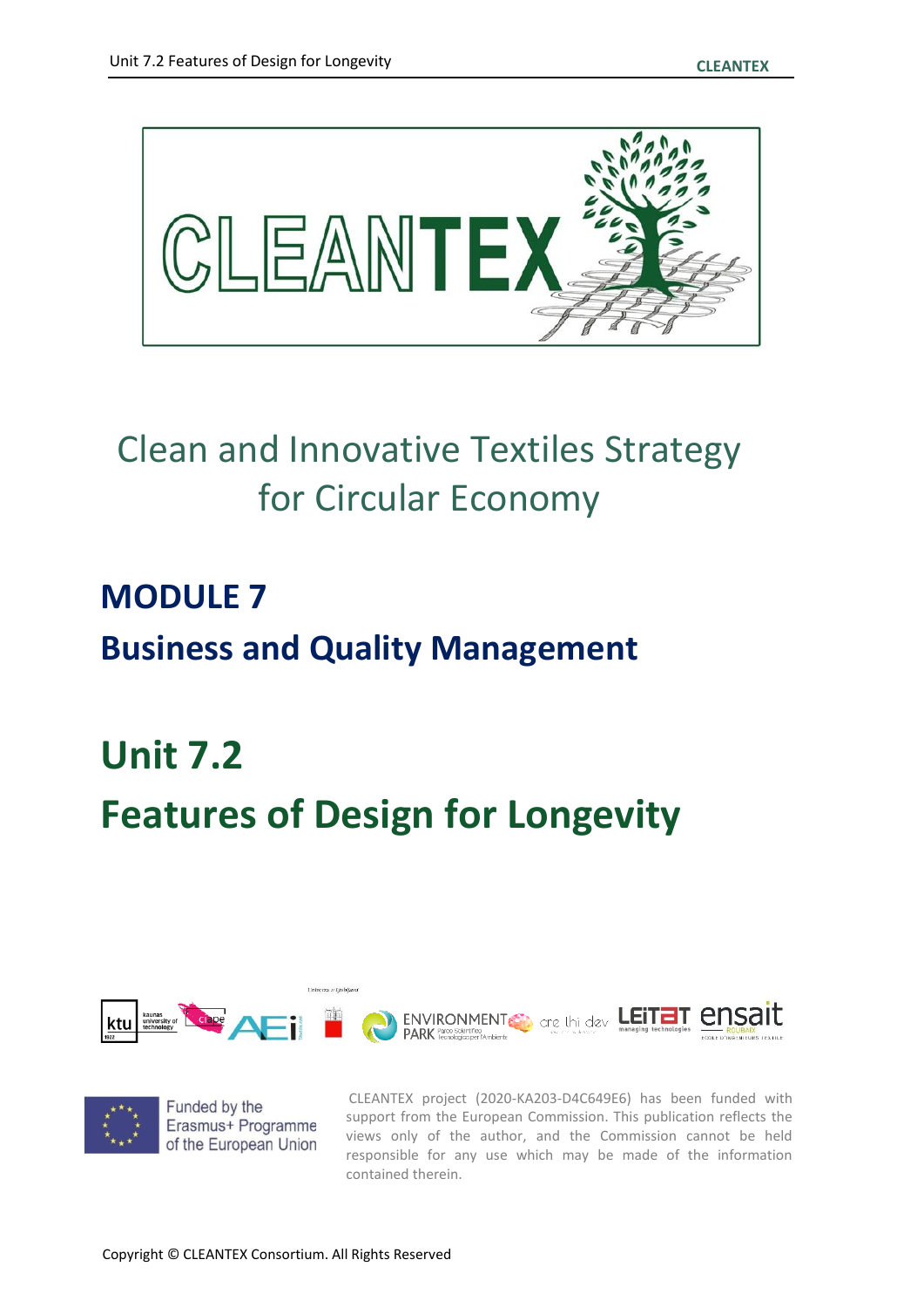#### Introduction and Challenges

The textile industry is said to be the second most polluting industry in the world. Thus, 3 to 10% of global CO2 emissions are caused by the textile sector, 20% of industrial water pollution is due to textile and dyeing processes, and 20 to 35% of primary microplastics come from the textile sector, making it the leading contributor to these emissions.

For a while, there is a growth in textile demand and textile production. Fashion brands are producing almost twice as much as they did 20 years ago, while in the meantime, textiles lifetime is reduced and clothes are kept less time than before. Consumers are renewing their wardrobe frequently, but more than 50% of their clothes will simply not be worn. In Europe, 4 million tons of textiles are discarded each year, mostly to be buried or incinerated.

Asking and wondering about the lifespan of textiles is thus important. Indeed, studies conducted by WRAP and GEMTEX (a French textile-dedicated research laboratory) highlighted that prolonging the life period allow sustainability to be increased in the textile industry. Thus, predicting and understanding the factors that play a role in the disposal decision can help increase product lifespan and adjust its quality to the intended use [1]–[4].

A research conducted by WRAP [5] in the UK has shown that textile end-of-life accounts for 64% of produced waste. Indeed, after the 2 years of average use, most of the end-of-life clothing is landfilled. Only 14% is recycled and 14% is re-used inside the UK. However, increasing the active life of clothing by nine months would reduce the annual carbon, water and waste footprints of clothing by 20-30% each.

According to this study, the five core opportunities to save money and resources across the clothing lifecycle are:

- Reduce the resource impacts of clothing sold to the consumer
- Extend the useful life of clothing
- Increase supply and demand for pre-owned clothing
- Reduce the environmental impacts of laundry
- Keep clothes out of landfill [5]

To understand how an increased lifespan can influence the environmental evaluation, let's consider two products: product A and product B [\(Figure 1,](#page-1-0) [Figure 2\)](#page-2-0). The manufacturing environmental impact of product A is lower than that of product B. If we consider a single use, then product A looks better than product B. However, the quality of product A is lower than that of product B. Let's assume that these products are kept for longer than a single use. Due to its higher quality, product B is kept for 12 uses, while product A is kept for only 3 uses. The impact related to one usage will then be lower for product B. The conclusion to be drawn from this example is the more a product is used the more the environmental impact related to one usage will decrease. From an environmental point of view, it is better to use longer a product even if its manufacture has a higher impact. This is call Eco-design.



<span id="page-1-0"></span>CoFigure 1 *Example of how lifespan can influence environmental evaluation*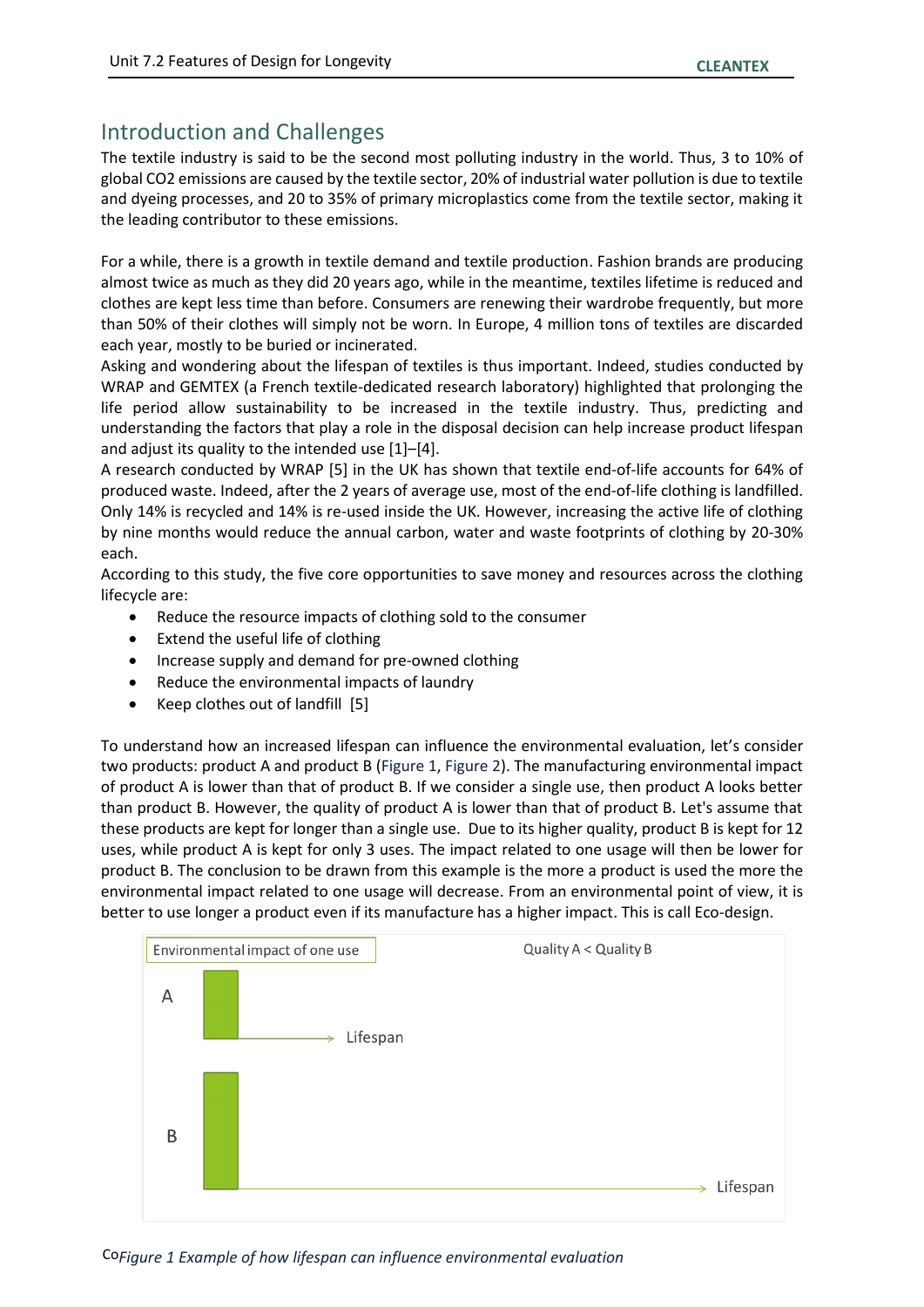

<span id="page-2-0"></span>*Figure 2 Example of how lifespan can influence environmental evaluation*

#### Some definitions

As explained in section 1, design for longevity is recognized as an Ecodesign lever and extending it could have positive environmental impacts. However, what does the lifespan of a textile mean? When does it start? When is it considered to be over?

The definition that we will give to the lifespan, to the durability of a textile is going to allow us to understand what are the factors that influence it. Durability, or longevity, refers to the service life of a product and lifespan generally translates durability over time. Lifespan corresponds to the ability of a product to perform a function under given conditions of use and maintenance until a limit state is reached. Lifespan of textile articles is multifactorial as it depends on both the product and the consumer, and the reasons for disposal are various [4], [6].

To understand what parameters influence the lifespan, it's necessary to specify which lifespan we are talking about. We can differentiate the service lifespan, which is the period during which the products are technically usable, and the possession lifespan, which is the period during which the consumer uses the product.

With the notion of lifespan come the different notions of obsolescence [\(Figure 3\)](#page-3-0) [3]. There is firstly the absolute obsolescence, which is product-oriented as it is related to the product's technical failure. This corresponds to a state in which the product can no longer perform its function. Absolute obsolescence causes the end of the product' service lifespan. There is secondly the relative obsolescence, which is consumer-oriented as it is related to the product's premature end-of-life. The relative obsolescence can be linked, among others, to a psychological, situational, functional or sentimental factor. Relative obsolescence causes the end of the product's possession lifespan. The same product can be used by several consumers, and thus have several possession lifespans. During the life of the product, the service is therefore provided to several users.

The objective of design for longevity is to produce items to last as long as possible. It corresponds to quality with regard to the weak points of the product, which are the points to which the consumer is sensitive. There are many weak points that influence the end-of-life of a product. The entire textile chain is involved, from producer (ability of the production line to produce with a constant quality e.g.) to consumer (evolution of consumer needs e.g.)[4]. Because of the number of actors, lifespan is multifactorial. We propose to focus on the consumer and the disposal causes.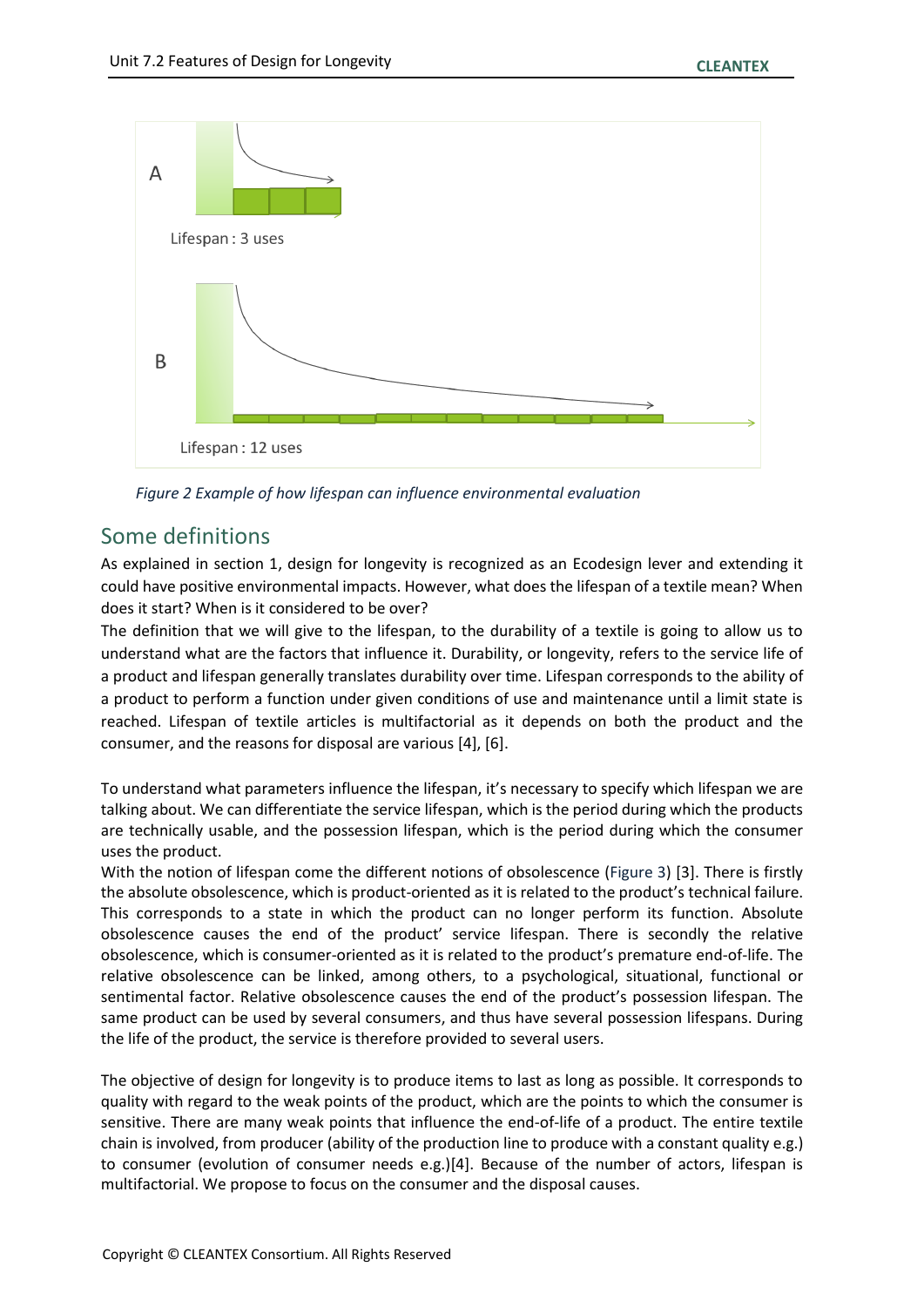

<span id="page-3-0"></span>*Figure 3 Notions of lifespan and obsolescence*

#### Evaluate lifespan

As exposed just before, physical and emotional factors can lead to a product end-of-life (end of service lifespan or end of possession lifespan). The emotional causes are subjective, related to the consumer preferences (colors that are no longer in fashion, shape that no longer appeals...). Physical causes are objective as they are related to the product. Among the physical causes they are the apparition of holes, the broken seams, the pilling … It is not possible to quantify the subjective causes of discarding, since they vary from consumer to consumer. However, the physical causes can be quantified and acted upon.

When evaluating lifespan, it is also necessary to look at the relative importance of each degradation in the disposal decision. Indeed, not all defects are perceived in the same way by the consumer. The defects that lead to discarding are different depending on the type of garments. For example, major defects on denim are break down at stress points and component failure. For knitwear, major defects are distortion, shrinkage and loss of shape. A study conducted in France, in GEMTEX also showed that on a T-shirt, the apparition of holes and deformation are the two most important causes of disposal followed by the broken seams, the degradation of color and then the apparition of pilling [4]. The perception of defects also depends on who is looking (man, woman, adult or child). For children, the major issue is the size, while for adults it's a change of taste. Women are also more sensitive to problems of size and fit than men.

#### Measuring lifespan

To estimate physical product longevity, we need to consider technical performances such as resistance to color change or to holes. To do so performance tests are realized.

The tests to be performed depend greatly on the final use of the product. The notions of function and service provided are then essential, as expectations are not the same for a T-shirt worn daily and a suit jacket worn occasionally for example [7]. The textile industry has a large number of standards that allow the evaluation of textiles at all scales, from fibers to finished product and in relation to all types of constraints. Some of them concern resistance to manufacturing constraints like color fastness calendaring while others are oriented to the constraints of use like color fastness to washing. The main tests performed are:

- Color fastness (to water, to daylight, to sweat…)
- Resistance to deformation
- Seam strength
- Resistance to holes
- Pilling resistance

Test results are very heterogeneous (sometimes a high score means a good performance, sometimes not), and are independent one from the others.

Copyright © CLEANTEX Consortium. All Rights Reserved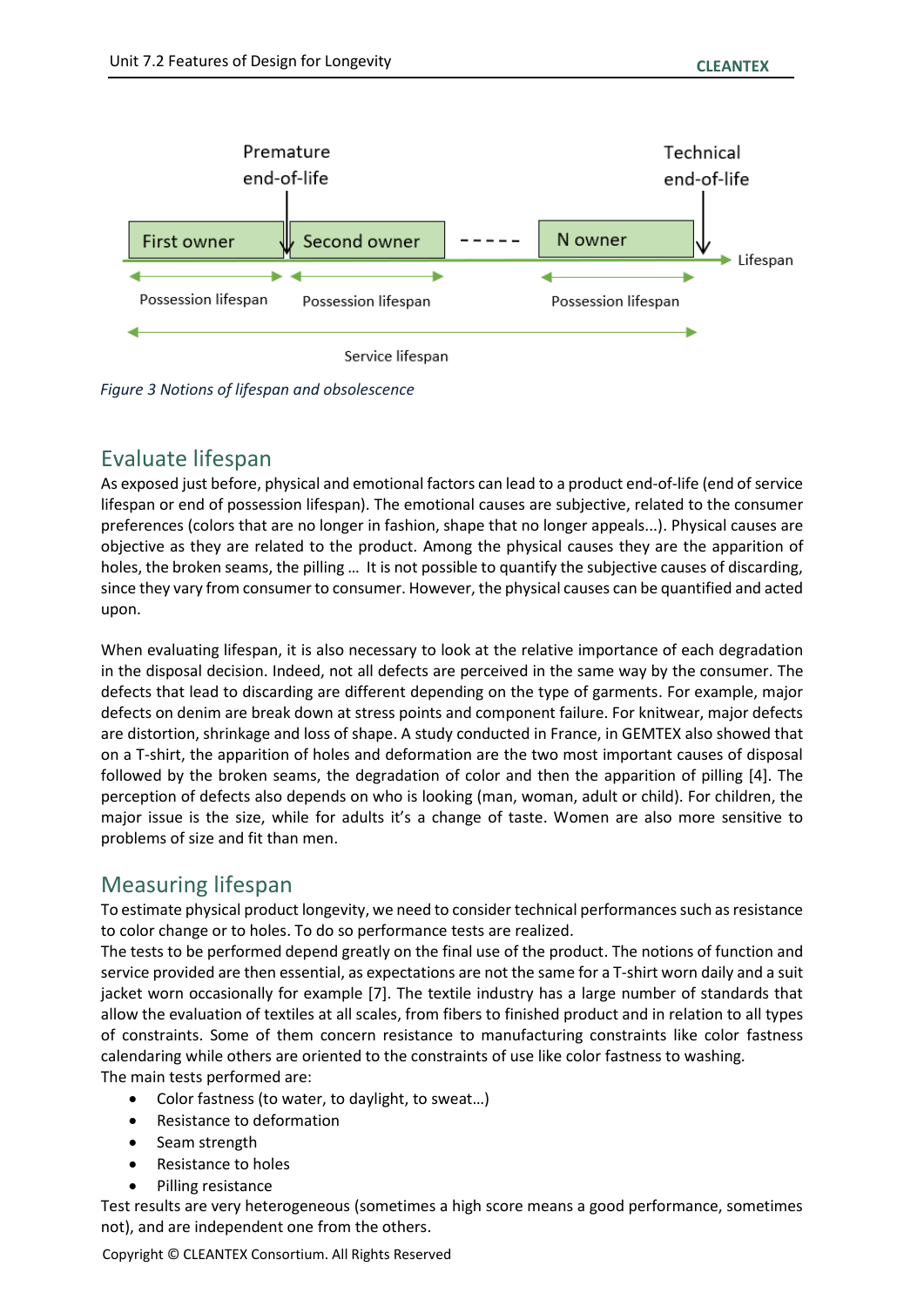#### Potential solutions

It is thus possible to act on the physical resistance of items. Increasing the physical performance of textiles will help increase their service lifespan. But we saw earlier that the physical performance of clothes is not the only cause of disposal. Emotional causes are also at play.

All actors in the textile industry have a role to play in increasing the life span of textiles.

This starts from the creation of the product. Some designs and styles are more likely than others to be kept for a long time. In a study conducted by WRAP [7], it was identified that the most important point to prolong the life of a garment is its cut. Designing clothes with a classic style (black dress, tailored shirts, pencil skirt, chino-style trouser), tailored or semi-tailored cut, oversized shape and classic colors (black, white, navy, grey, red…) can allow the consumer to keep their clothes longer. In the same idea, as human bodies are not all identical and change over time, designing clothes with a growth allowance or which allow size and shape adjustment (adjustable waistbands, generous seams, additional buttons…) can be a solution. Some other points have also been identified as solutions that can be implemented to help extend the life of textiles. The first one is designing multi-functional clothes (reversible clothes, or with parts that can be worn separately). Companies can also ensure care and laundry advice is clear and simple, and provide guidance for use, repair, re-use. It is also possible to design clothes with detachable parts which can be replaced when they become soiled or worn. Lastly, creating emotional attachment through ethical sourcing and production, no waste, craft design approaches or through the use of wearable technology or personalization can help increase lifespan of clothes.

Once the design is set, the choice of materials, dyes, accessories will also play an important role in the lifespan of the items [8]. Some fibers are more resistant than others, some are more breathable or warmer. The choice of fiber or fiber blends must be adapted to the final application of the garment. In the same idea, the structure of the textile must be adapted. For example, plain and twill weaves are considered the most durable options and are often used for garments that need to be durable. Manufacturers must be careful with the dyes used, so that they are adapted to the fibers and do not fade too quickly. For example, basic dyes are well adapted to acrylic fibers, wool and silk, but cannot be used with cotton or polyester. The quality of the seams and the respect of the sizes is also important so that the customers can use the clothes as long as possible.

The consumer also has a role to play, since he has to take care of his clothes. By following the washing instructions on the labels, it is possible to prevent clothes from fading, pilling or wrinkling too quickly.

To conclude, we have seen previously that defects are perceived differently depending on the type of product. A study conducted by WRAP [7] proposed a list of solutions according to the type of article, for the entire textile manufacturing chain, and which play on both the physical and emotional causes of discarding. For example, for children's clothing, it is appropriate to create products that adapt to size change, and for knitwear it is better to use loose shapes [\(Figure 4\)](#page-5-0).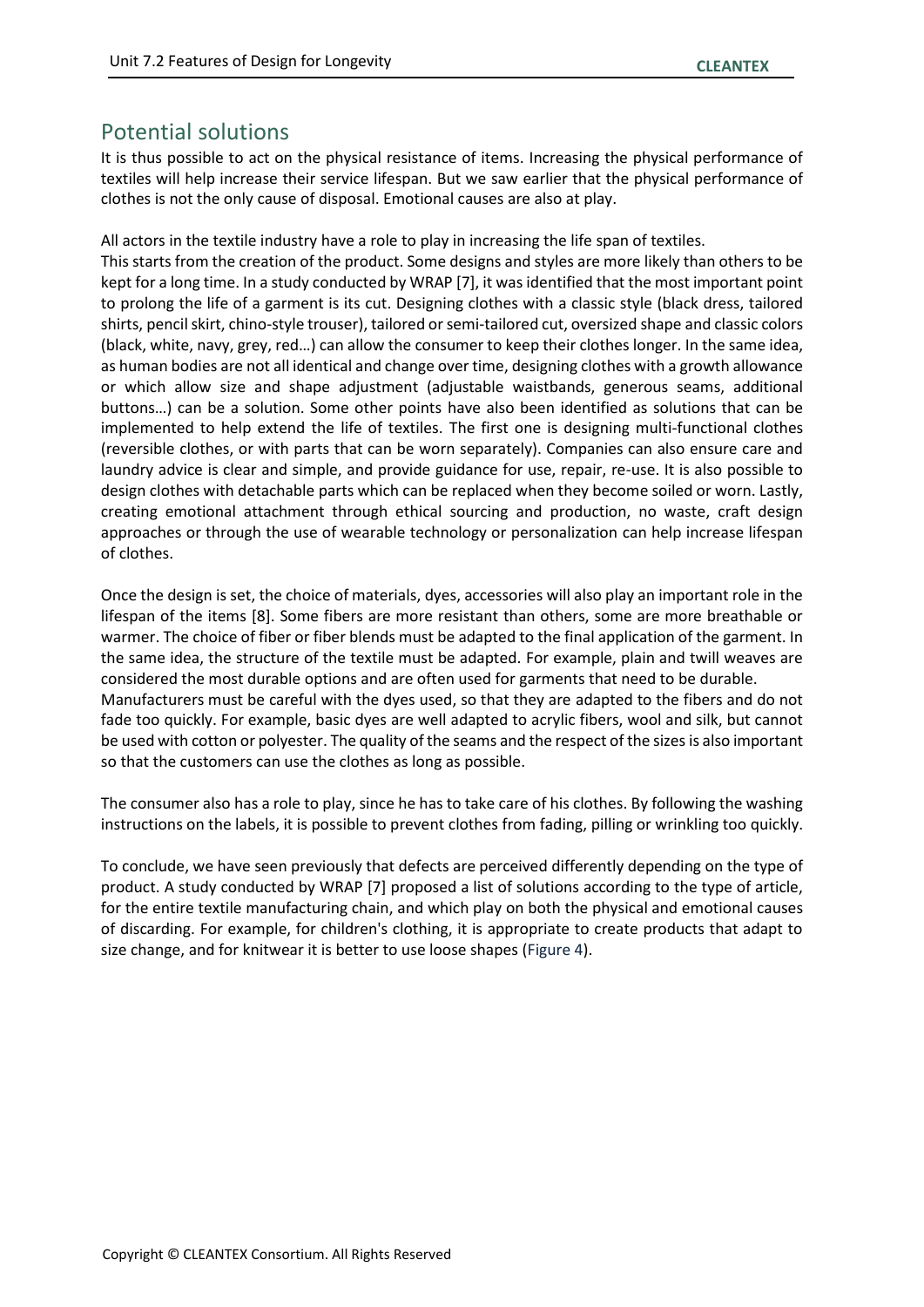

<span id="page-5-0"></span>*Figure 4 Solutions to extend the lifespan according to the type of clothing*[7]*.*